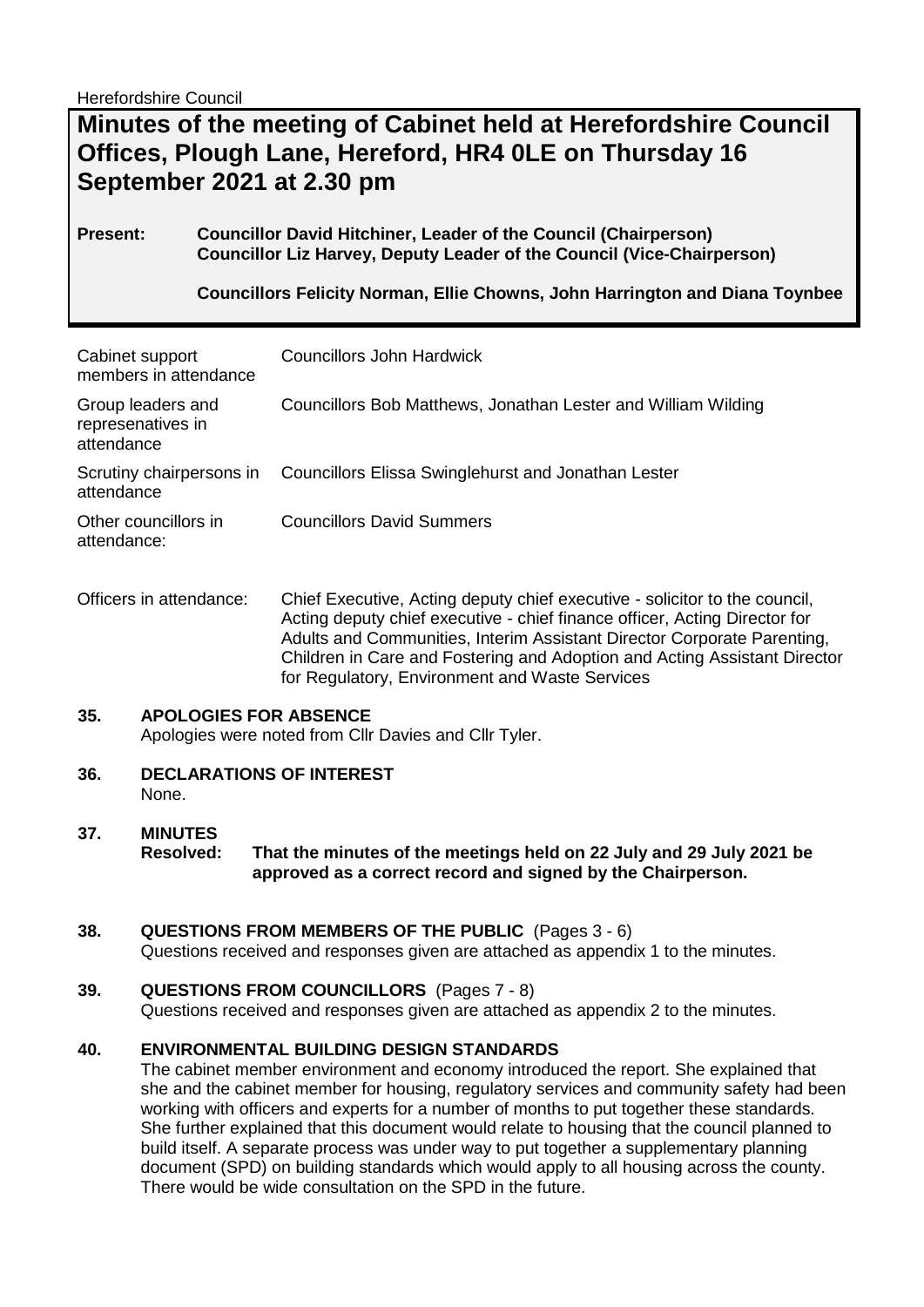It was proposed that paragraph 7 in the covering report be removed as this was duplicated by information further on in the resource implications section. Achieving Passivhaus standard in building design was slightly more expensive but costs were coming down and these design standards would be a consideration for any individual sites that subsequently came forward, alongside other considerations.

Cabinet members welcomed the report and noted the importance of housing being affordable to run as well as to purchase. It was hoped the council's approach would encourage other builders to achieve similar standards.

It was noted that the government was consulting on future homes standards but this was not expected to be in place for some time and other councils were also pushing ahead with adopting similar standards.

Group leaders were generally supportive of the proposals and it was noted in discussion that:

- The proposals link to the council's work to address fuel poverty;
- There would also need to be investment in retrofitting existing housing stock;
- The need to position houses in places that did not exacerbate flooding would be included in the SPD and the cabinet member environment and economy would ensure this was done;
- There was a modest additional cost to achieving these standards, but the cost of retrofitting properties was much greater and the finances did stack up when the whole life cost was taken into account;
- The quality of landscaping around the properties was important;
- The council was lobbying for national changes through a number of networks;
- The standards were designed to allow flexibility for individual sites and set outcomes to be achieved rather than specific methods to be used.

#### **It was unanimously resolved that:**

- **(a) The Herefordshire Future Homes report be approved; and**
- **(b) The recommendations in the report are adopted as the recognised standards for future housing developments and retrofit work undertaken by the council with the removal of paragraph 7 of the covering report.**

### **41. VARIATION TO WEST MERCIA ENERGY JOINT AGREEMENT**

The cabinet member finance, corporate services and planning introduced the item. She explained the role of West Mercia Energy and the reasons for recommending the amendment to the formula. Despite the revised formula being slightly to the detriment of Herefordshire council, it would be a better way of distributing any surplus in the long term and protected each of the member councils from changes in the way other member councils engaged with WME in the future.

Group leaders were supportive of the proposed changes.

#### **It was unanimously resolved that:**

- **a) The West Mercia Energy Joint Agreement be varied to update the formulae for the distribution of the accumulated surplus each year; and**
- **b) The interim Director for Economy and Place be authorised, following consultation with the Solicitor to the Council and S151 Officer to finalise and execute the variation.**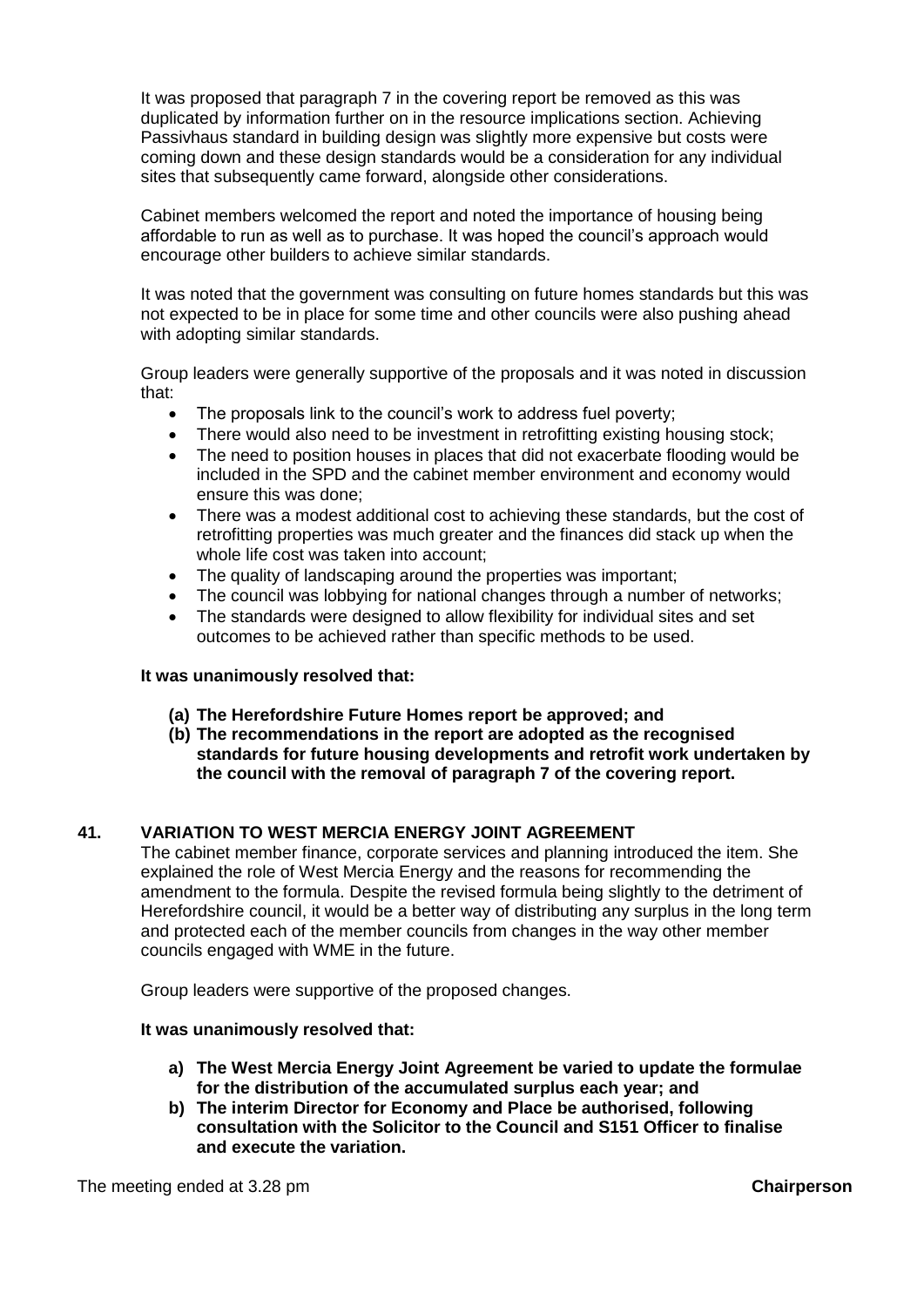# **PUBLIC QUESTIONS TO CABINET – 16 SEPTEMBER 2021**

## **Question 1**

## **From: Mr M Willmont, Hereford To: Cabinet member, infrastructure and transport**

The Council's LTP is fairly ambivalent with regard to the potential for rail freight Notwithstanding this has the Council entered into any discussions with Network Rail, any of the freight operating companies and any local businesses, for example Heineken or Avara Foods, with respect to the use of the rail network for the transport of their goods so as to reduce HGV traffic in Hereford? If not is there any intention to do so?

## **Response**

Thank you for this question, Mr Willmont. As a new administration we sought the views of the business community and other key stakeholders about transport priorities as part the review of the Hereford Transport Strategy which we undertook during 2020 but rail freight was not identified as a priority focus during that consultation.

Prior to the Hereford Transport Strategy Review the council, jointly with the Marches LEP, Growing Mid Wales Partnership, Welsh Government and neighbouring local authorities, commissioned the Marches and Mid Wales Freight Strategy which was published in 2018. The strategy was developed by MDS Transmodal and included consultation with parish councils, businesses and other key stakeholders during the development of the strategy. It recognised that main existing rail freight flows to and from the Marches area are mostly construction materials, locally via Moreton-on-Lugg in Herefordshire to various locations around the country. The strategy did not see significant potential to expand rail freight locally concluding:

• "…road freight would remain the dominate mode for freight transport in the Marches and Mid Wales because of the dispersed pattern of settlement and economic activity...and issues related to the infrastructure which reduces the capacity and capability of the network to accommodation rail freight services."

Additionally the strategy also reviewed the potential for new rail freight facilities reflecting on the relative performance of the bespoke Telford International Railfreight Park:

...While the rail terminal at Donnington near Telford could have an enhanced role in the future, the Marches and Mid-Wales area is likely to lack the critical mass of traffic to justify the development of further rail-connected distribution parks, and the area is likely to remain reliant to a great extent on long distance road-based distribution to and from the Midlands, including to and from existing potential future rail-connected distribution parks.."

Whilst it is unclear that there is a demand for further rail freight provision amongst the business community we need as a Council to be leading on any opportunity to decarbonise transport and will be raising this issue further through our ongoing discussions with local businesses and in support of the development of the 2050 Big Plan and Hereford City Masterplan.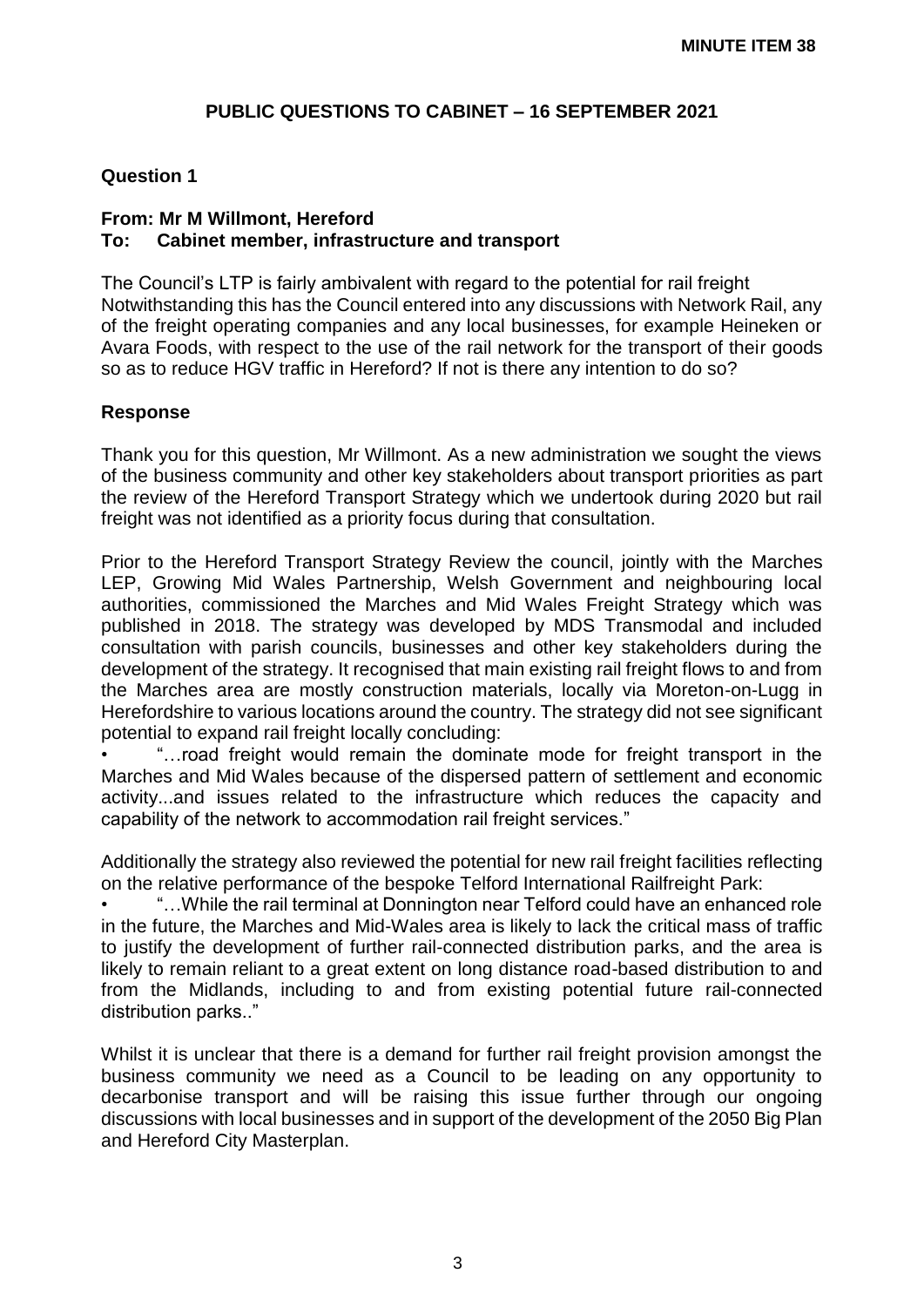In addition, we have, as a new administration, been financially supporting the business case put forward by local scheme promoters for a new parkway model station at Pontrilas (provisionally suggested as a site adjacent to Pontrilas Timber Mill on the A49). The scheme promoters have had discussions with two local businesses, Pontrilas Timber and Black Mountain Quarries, both of whom have indicated an interest in transporting some materials by rail.

# **Question 2**

## **From: Ms M Albright, for Herefordshire Construction Industry Lobby Group To: Cabinet member, housing, regulatory services, and community safety and cabinet member, environment and economy**

The Herefordshire Construction Industry Lobby Group (HCILG) are committed to and support the wider objective of Carbon Zero development across all sectors within Herefordshire. However, having only just seen the Net Zero Carbon Affordable Housing Standard Draft, we were hoping that councillors would be able to offer more clarity on the purpose and intended use of this document?

# **Response**

Dear Mrs Albright, these are the standards we intend to adopt for all housing that we will build as a council ourselves. The purpose of the document is to ensure that all Herefordshire Council built housing from hereafter will now be net zero carbon. The intended use of the document is therefore to guide all stakeholders involved in our council's housing programme as to the required standards.

Recognising the urgent need to respond to the climate and ecological emergency and our council's commitment to net zero by 2030, we aim to lead by example in driving up new building standards. These standards will therefore apply to all housing built by Herefordshire Council, but we are also keen to encourage all housing developers to adopt net zero standards themselves and hope the Herefordshire Future Homes Standard will inspire private developers to improve building standards too. We will also shortly be consulting on an Environmental Building Standards SPD that will provide guidance and encouragement to improve the standards of all new buildings in Herefordshire. We are keen to work with all industry stakeholders to address the challenge of the climate crisis and the opportunity of the transition to net zero.

# **Question 3**

## **From: Mr B Albright, Herefordshire To: Cabinet member, infrastructure and transport**

Natural England have recently confirmed:

*It is our view that it will be extremely difficult if not impossible to meet water quality targets on the river without some action on agriculture. Furthermore, it would not be in accordance with the concept of Fair Share, that sets out parameters for the contribution that each sector might reasonably be expected to make towards resolving the nutrient problem. An action plan for housing alone would not help in allowing development to go*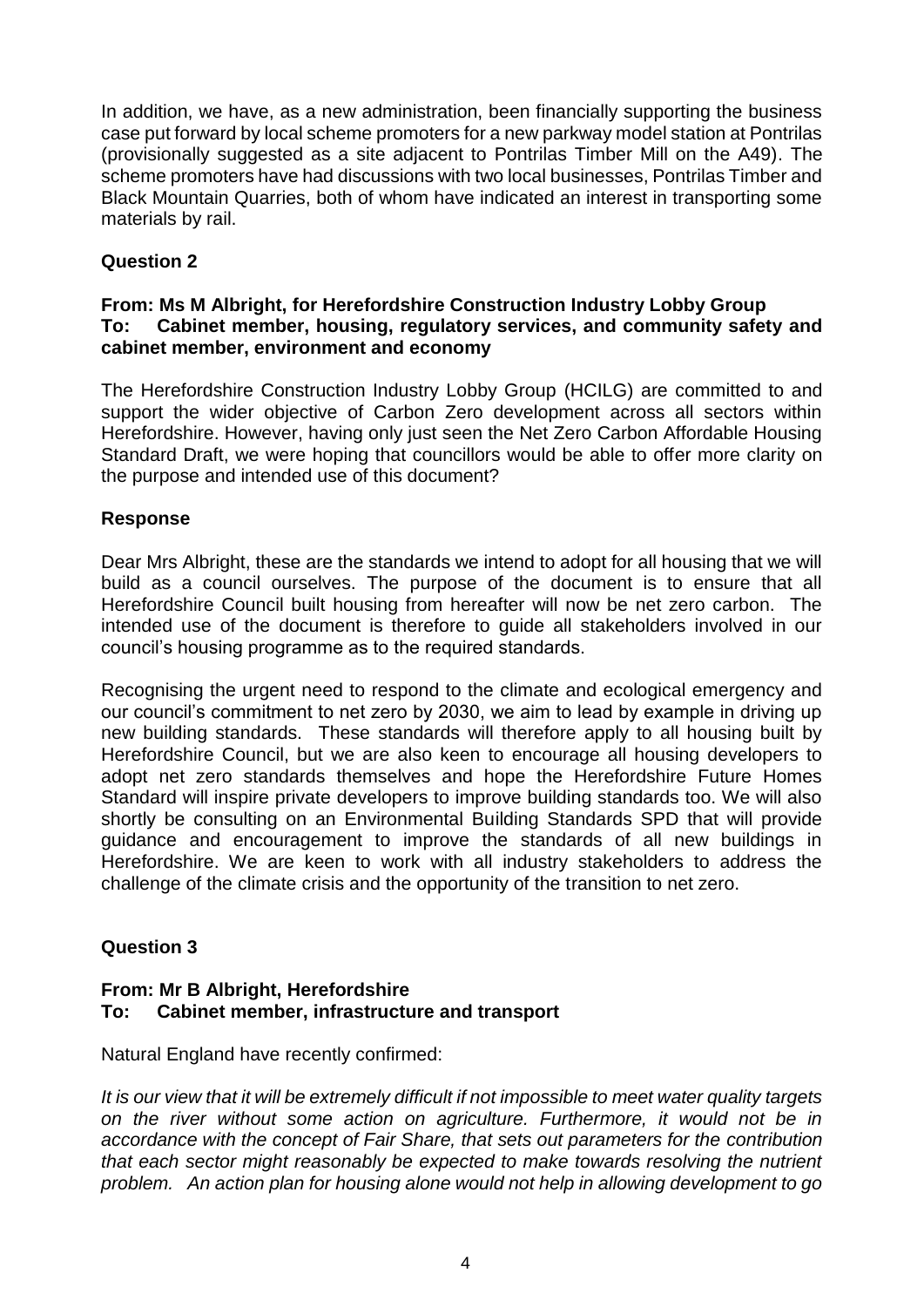*ahead, as it could not demonstrate with certainty that water quality targets will be achieved on the river.* 

Which clearly shows that housing actions (ie wetlands and criteria) are not sufficient to restore the river as housing phosphate pollution is too small to be meaningfully reduced. NE are clearly expecting certain and effective phosphate reduction contributions from agriculture in order to release housing, tourism and commercial development projects. The moratorium has strangled our business for more than 2 years- what plans does the council have to bring forward phosphate pollution reduction from the agricultural sector and is this a priority?

# **Response**

Thank you for your question. I am aware of some of the correspondence between the officers and the Herefordshire Construction Lobby Group and am also aware that the officers have been liaising with Natural England on this very same matter. Additionally, we have sought further legal advice to clarify our position on this.

It is our view that the greatest impacts upon the Wye catchment which will enable the River Lugg to attain 'favourable condition status' by 2027 will be through tackling agriculture. This is why Herefordshire Council continues to lobby central government and will continue to seek funding assistance for the Environment Agency. Unfortunately the council does not regulate the agricultural sector and your questioning would best be redirected to either the Environment Agency of Defra itself. That said, we have and will do all we can to lobby government for change. We have also instigated cross border discussions with our colleagues at Powys Council, have worked very hard to get our MPs involved in understanding and focussing on the pertinent issues of reduced resources for the regulatory and statutory bodies and we have led engagement with the NFU to encourage all sectors to understand the scale of the problem and identify a pathway to betterment.

The current redrawing of the Council's local plan, the Core Strategy, allows us a further opportunity to consider what we can do to make changes to the way the County is built on and farmed.

## **Supplementary question**

It is encouraging to hear that the Council agrees with Natural England in that the greatest positive impact upon river ecology restoration in the Wye will come from changing agricultural practice. However, as we enter the third year of a crippling housing moratorium we remain deeply concerned that the punishment for the cumulative issues within the agricultural sector are being borne by local construction companies and rural communities.

Can the council explain why their planning moratorium is only applied to housing and commercial development in the Lugg catchment and clarify if there are any plans for the moratorium to be extended to the wider catchment and to agricultural developments?

## **Response**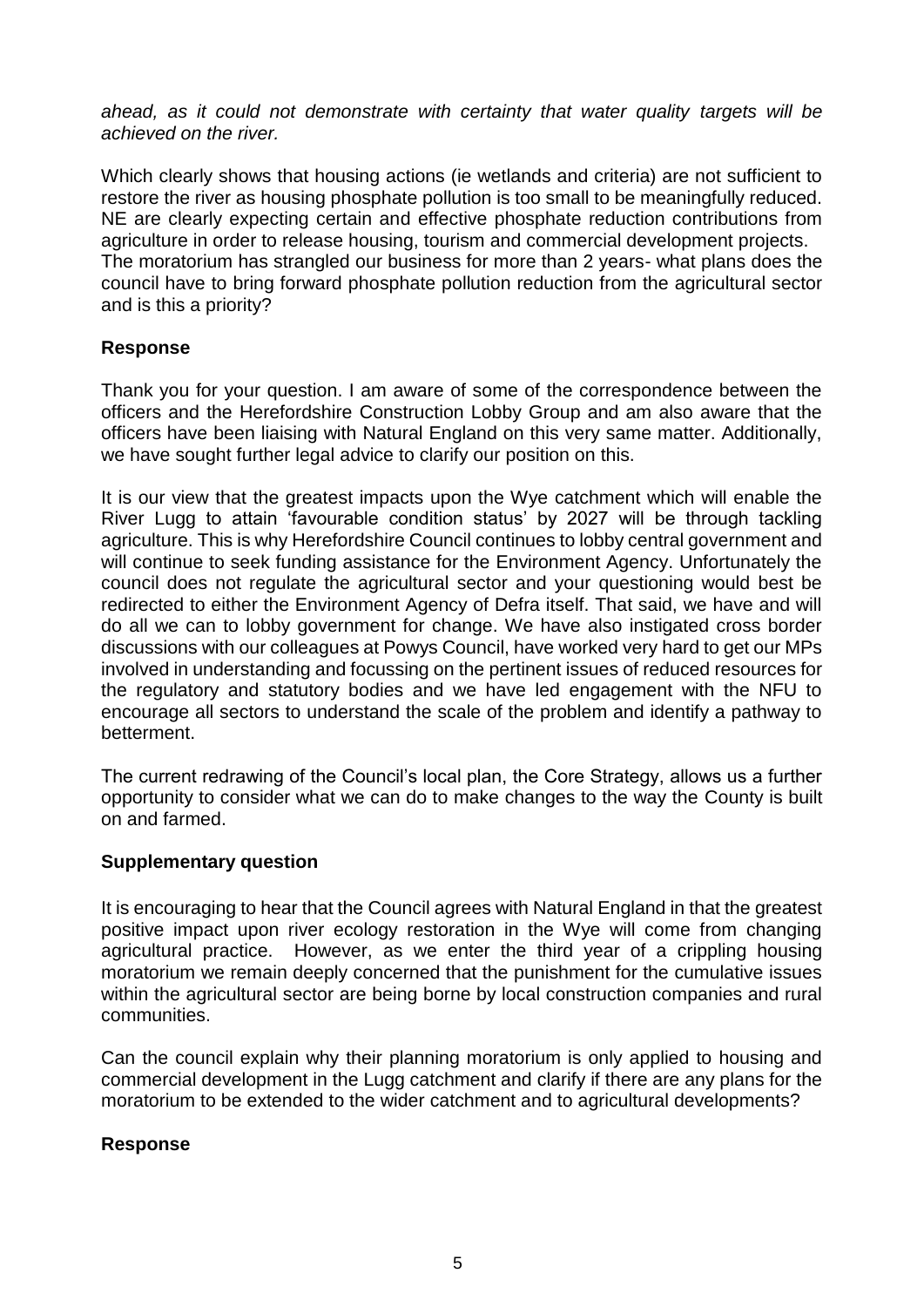The cabinet member explained that there were no plans to extend the moratorium and that the requirements in terms of neutrality or investment in terms of phosphate load were put in place by Natural England. He also highlighted that the first wetland should shortly be online as part of the council's efforts on mitigation. The council had had discussions with Natural England, the Environment Agency and local MPs in relation to source apportionment between agriculture and housing and the council continued to press national agencies on this issue.